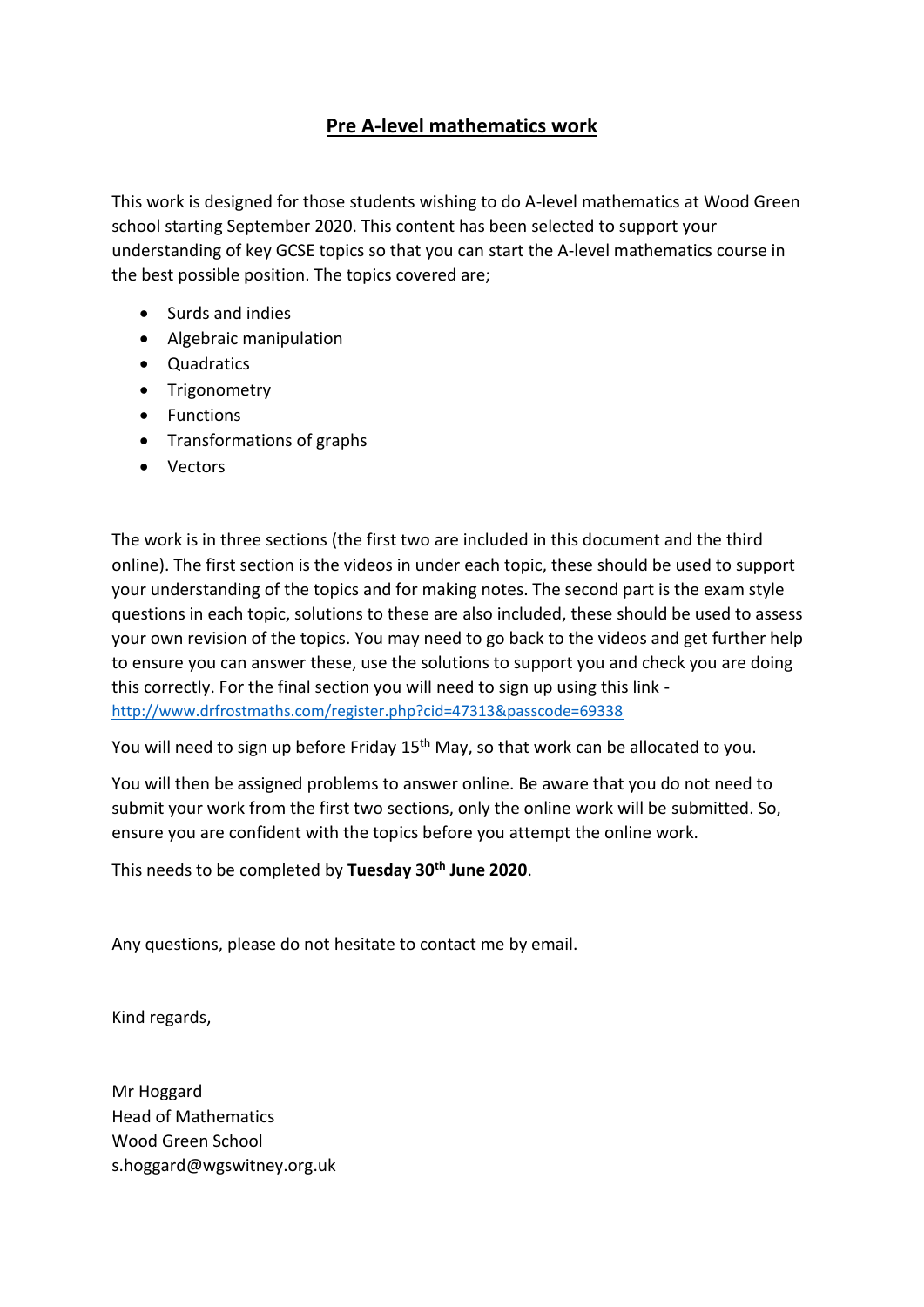## **Surds and indices**

### **Task 1**

Watch these video and make notes;

- 1. [Index notation 1](https://www.youtube.com/watch?v=ncMsVv-gml8)
- 2. [Index notation 2](https://www.youtube.com/watch?v=Q6FUVCl4BpE)
- 3. [Index notation 3](https://www.youtube.com/watch?v=EsOSc0urc68)
- 4. [Index notation 4](https://www.youtube.com/watch?v=y-Qx_YwHK08)
- 5. [Index notation 5](https://www.youtube.com/watch?v=pMWU85HmLUE)
- 6. [Index notation 6](https://www.youtube.com/watch?v=8J7iAiNbxHU)
- 7. [Index notation 7](https://www.youtube.com/watch?v=T8r7oasW9vk)

### **Task 2**

Complete all questions on [indices](https://www.mathsgenie.co.uk/resources/6-fractional-and-negative-indices.pdf) and use [solutions](https://www.mathsgenie.co.uk/resources/4-indicesans.pdf) to check.

### **Task 3**

Watch these video and make notes;

- 1. [Simplifying surds](https://www.youtube.com/watch?v=yiW2rJeupx4)
- 2. [Multiplying surds](https://www.youtube.com/watch?v=ADjF1tHRdDY)
- 3. [Rationalising surds 1](https://www.youtube.com/watch?v=T8mBbdlpG6Y)
- 4. [Rationalising surds 2](https://www.youtube.com/watch?v=4px1P8hzi5g)

### **Task 4**

Complete all questions on [surds](https://www.mathsgenie.co.uk/resources/7-surds.pdf) and use [solutions](https://www.mathsgenie.co.uk/resources/7-surdsans.pdf) to check.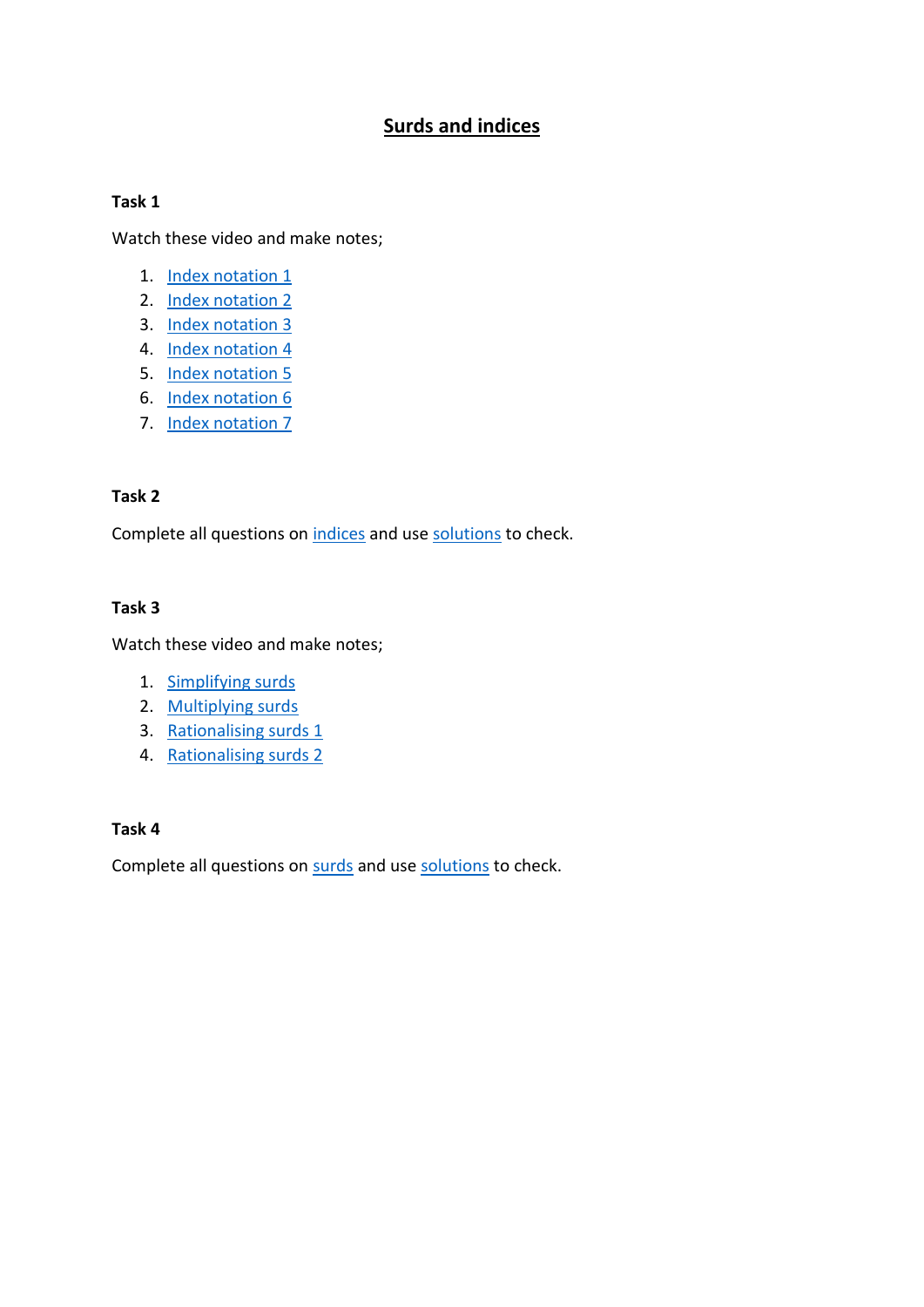## **Algebraic manipulation**

### **Task 1**

Watch these video and make notes;

- 8. [Adding algebraic fractions](https://www.youtube.com/watch?time_continue=1&v=w3JewxYjiNs&feature=emb_logo)
- 9. [Multiplying algebraic fractions](https://www.youtube.com/watch?time_continue=428&v=93Y8hCoOAj0&feature=emb_logo)
- 10. [Dividing algebraic fractions](https://www.youtube.com/watch?v=c89f9IewdkI&feature=emb_logo)
- 11. [Simplifying algebraic fractions](https://www.youtube.com/watch?v=tlKN8NNNxdI&feature=emb_logo)

### **Task 2**

Complete all questions on [Algebraic fractions](https://www.mathsgenie.co.uk/resources/7-algebraic-fractions.pdf) and us[e solutions](https://www.mathsgenie.co.uk/resources/7-algebraic-fractionsans.pdf) to check.

### **Task 3**

Watch this video and make notes;

- 1. [Rearranging formulas 1](https://www.youtube.com/watch?v=RStSzBUNxBI)
- 2. [Rearranging formulas 2](https://www.youtube.com/watch?v=Jvw43nACq38)
- 3. [Rearranging formulas 3](https://www.youtube.com/watch?v=hMQ9x9ieEFE)

### **Task 4**

Complete all questions on [Rearranging formulas](https://www.mathsgenie.co.uk/resources/7-rearranging-harder-formula.pdf) and us[e solutions](https://www.mathsgenie.co.uk/resources/7-rearranging-harder-formulaans.pdf) to check.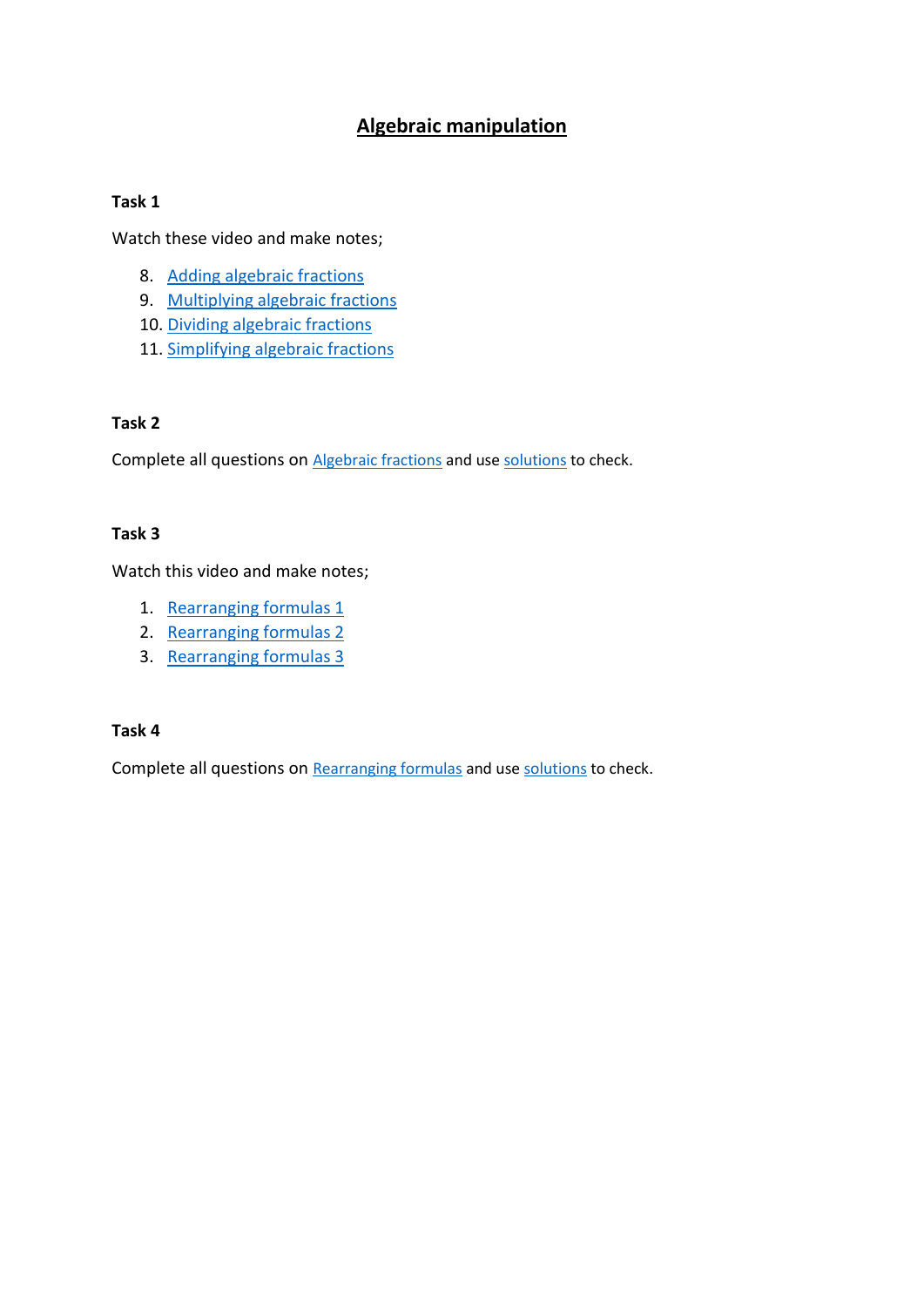## **Quadratics**

### **Task 1**

Watch these video and make notes;

- 12. [Factorising 1](https://www.youtube.com/watch?v=rkJ_qcriSZU)
- 13. [Factorising 2](https://www.youtube.com/watch?v=ARlimGFg4V4)

### **Task 2**

Complete all questions on [solving quadratics](https://www.mathsgenie.co.uk/resources/86_solving-quadratics-by-factorising.pdf) and us[e solutions](https://www.mathsgenie.co.uk/resources/86_solving-quadratics-by-factorisingans.pdf) to check,

### **Task 3**

Watch this video **Quadratic equation**.

### **Task 4**

Complete all questions on **[Quadratic formula](https://www.mathsgenie.co.uk/resources/7-quadratic-formula.pdf)** and us[e solutions](https://www.mathsgenie.co.uk/resources/7-quadratic-formulaans.pdf) to check.

### **Task 5**

Watch these video and make notes;

- 1. [Completing the square 1](https://www.youtube.com/watch?v=O7CQJZI75Lk)
- 2. [Completing the square 2](https://www.youtube.com/watch?v=4dDXk3LRTAs)

## **Task 6**

Complete all questions on [Completing the square](https://www.mathsgenie.co.uk/resources/9-completing-the-square.pdf) and use [solutions](https://www.mathsgenie.co.uk/resources/9-completing-the-squareans.pdf) to check.

### **Task 7**

Watch this video on [Quadratic simultaneous equations.](https://www.youtube.com/watch?v=KSS0nLu5PnE)

### **Task 8**

Complete all questions on **[Quadratic simultaneous equations](https://www.mathsgenie.co.uk/resources/9-quadratic-simultaneous-equations.pdf)** and use [solutions](https://www.mathsgenie.co.uk/resources/9-quadratic-simultaneous-equationsans.pdf) to check.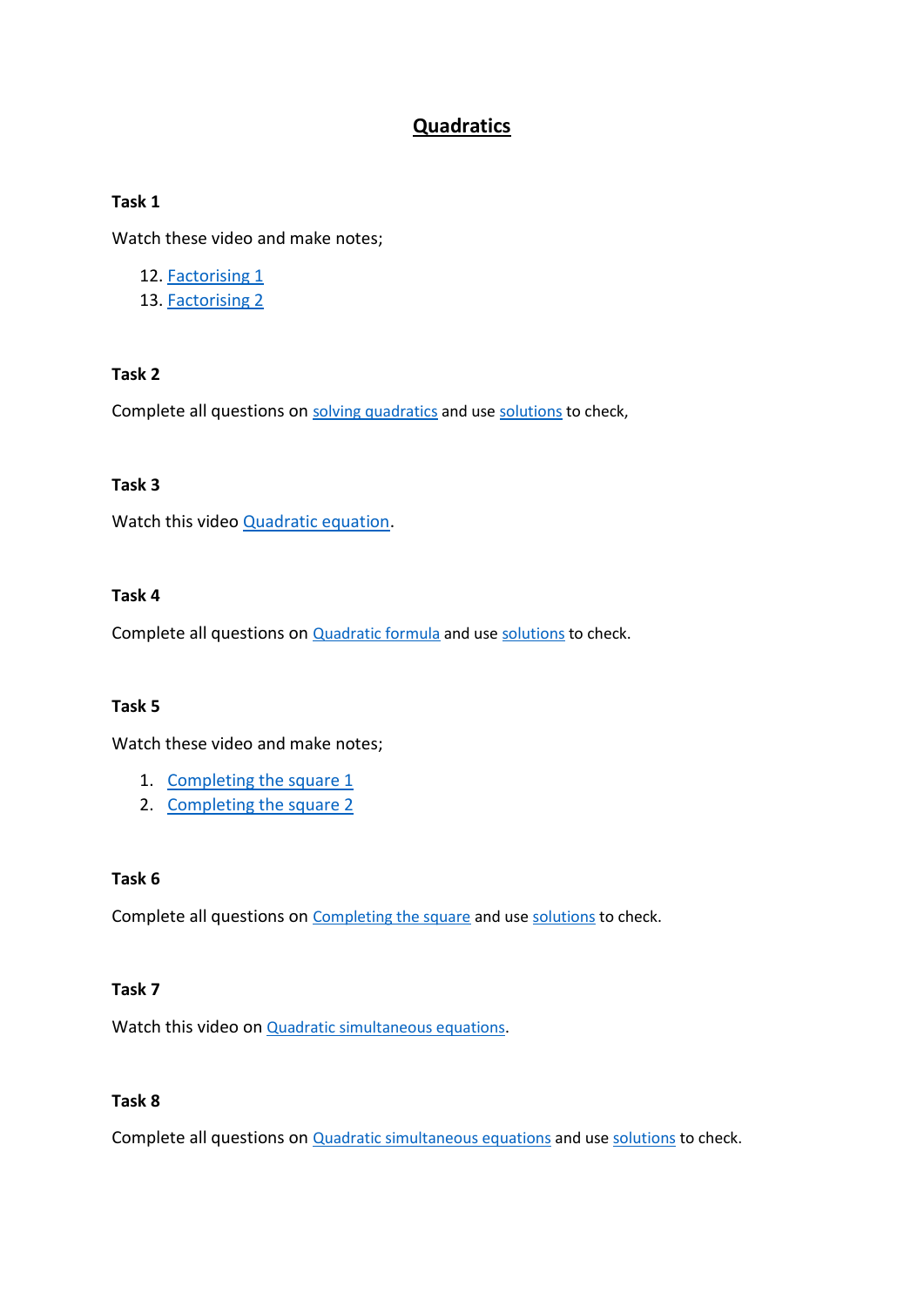## **Trigonometry**

## **Task 1**

Watch these video and make notes;

- 14. Sine rule [missing sides](https://www.youtube.com/watch?v=An_kU2n_3RY&feature=emb_logo)
- 15. Sine rule [missing angles](https://www.youtube.com/watch?time_continue=2&v=ISxiacGy6oA&feature=emb_logo)

## **Task 2**

Complete all questions on **[Sine rule](https://www.mathsgenie.co.uk/resources/7-sine-rule.pdf)** and use [solutions](https://www.mathsgenie.co.uk/resources/7-sine-ruleans.pdf) to check.

## **Task 3**

Watch these video and make notes;

- 1. [Cosine rule](https://www.youtube.com/watch?v=3H3u92WJAjw)
- 2. Cosine rule [missing angles](https://www.youtube.com/watch?v=Q0quAR-kAZg)

### **Task 4**

Complete all questions on [Cosine](https://www.mathsgenie.co.uk/resources/7-cosine-rule.pdf) rule and use [solutions](https://www.mathsgenie.co.uk/resources/7-cosine-ruleans.pdf) to check.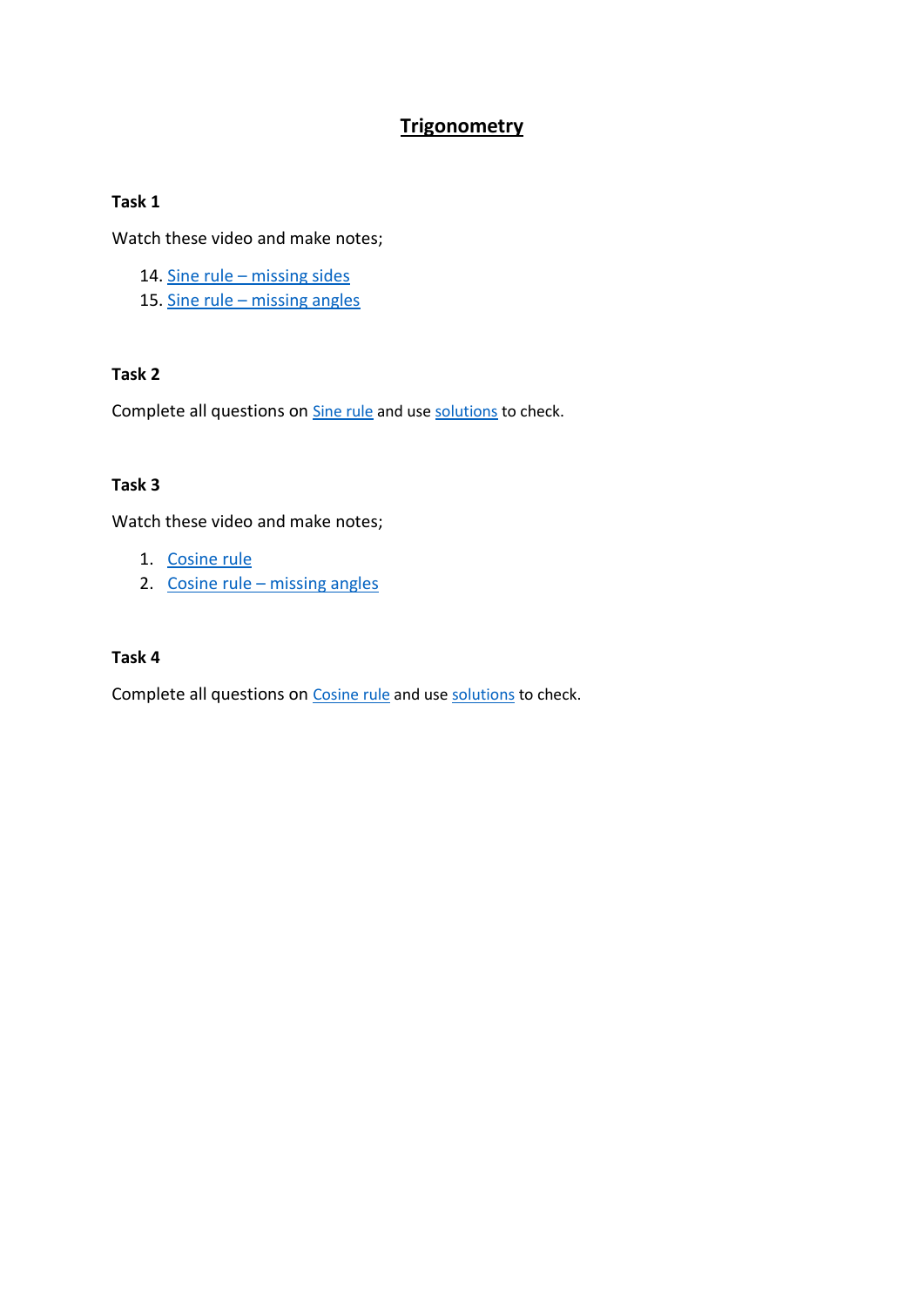# **Functions**

## **Task 1**

Watch this [video](https://www.youtube.com/watch?v=zpF9nbjResY&feature=emb_logo) on inverse functions and make notes.

### **Task 2**

Watch this [video](https://www.youtube.com/watch?v=u1YQVzrgYDg&feature=emb_logo) on composite functions and make notes.

## **Task 3**

Complete all questions on **[Inverse and composite functions](https://www.mathsgenie.co.uk/resources/functions.pdf)** and us[e solutions](https://www.mathsgenie.co.uk/resources/functionsans.pdf) to check.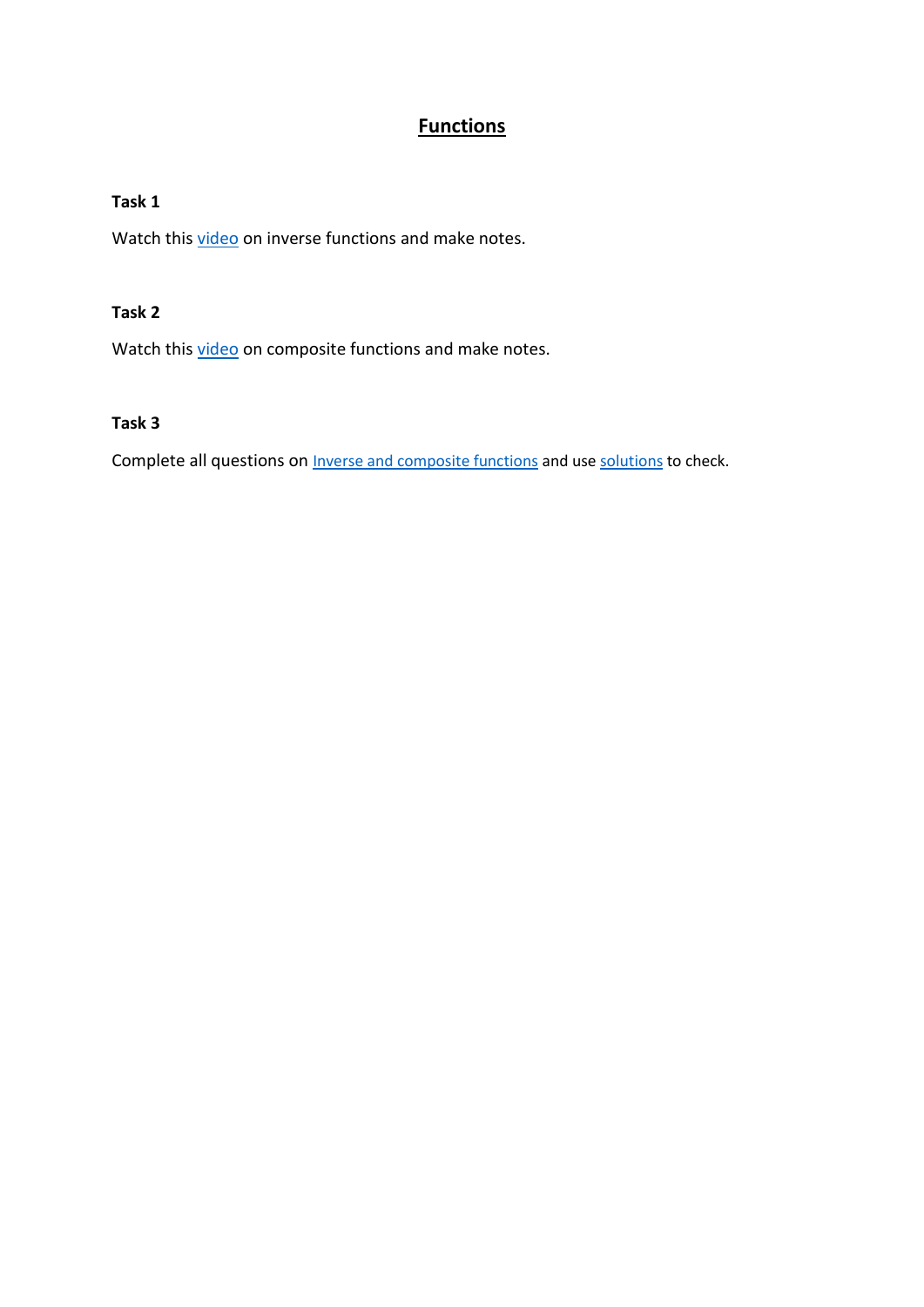# **Transformations of graphs**

## **Task 1**

Watch this [video](https://www.youtube.com/watch?time_continue=1&v=cp_nviIhgUw&feature=emb_logo) on exponential graphs and make notes.

#### **Task 2**

Watch this [video](https://www.youtube.com/watch?time_continue=1&v=eiRZATuHYg0&feature=emb_logo) on transforming graphs and make notes.

### **Task 3**

Complete all questions on **[Trig and exponential graphs](https://www.mathsgenie.co.uk/resources/trigandexponential.pdf)** and use **solutions** to check Complete all questions on **[Transforming graphs](https://www.mathsgenie.co.uk/resources/9-transforming-graphs.pdf)** and us[e solutions](https://www.mathsgenie.co.uk/resources/9-transforming-graphsans.pdf) to check.